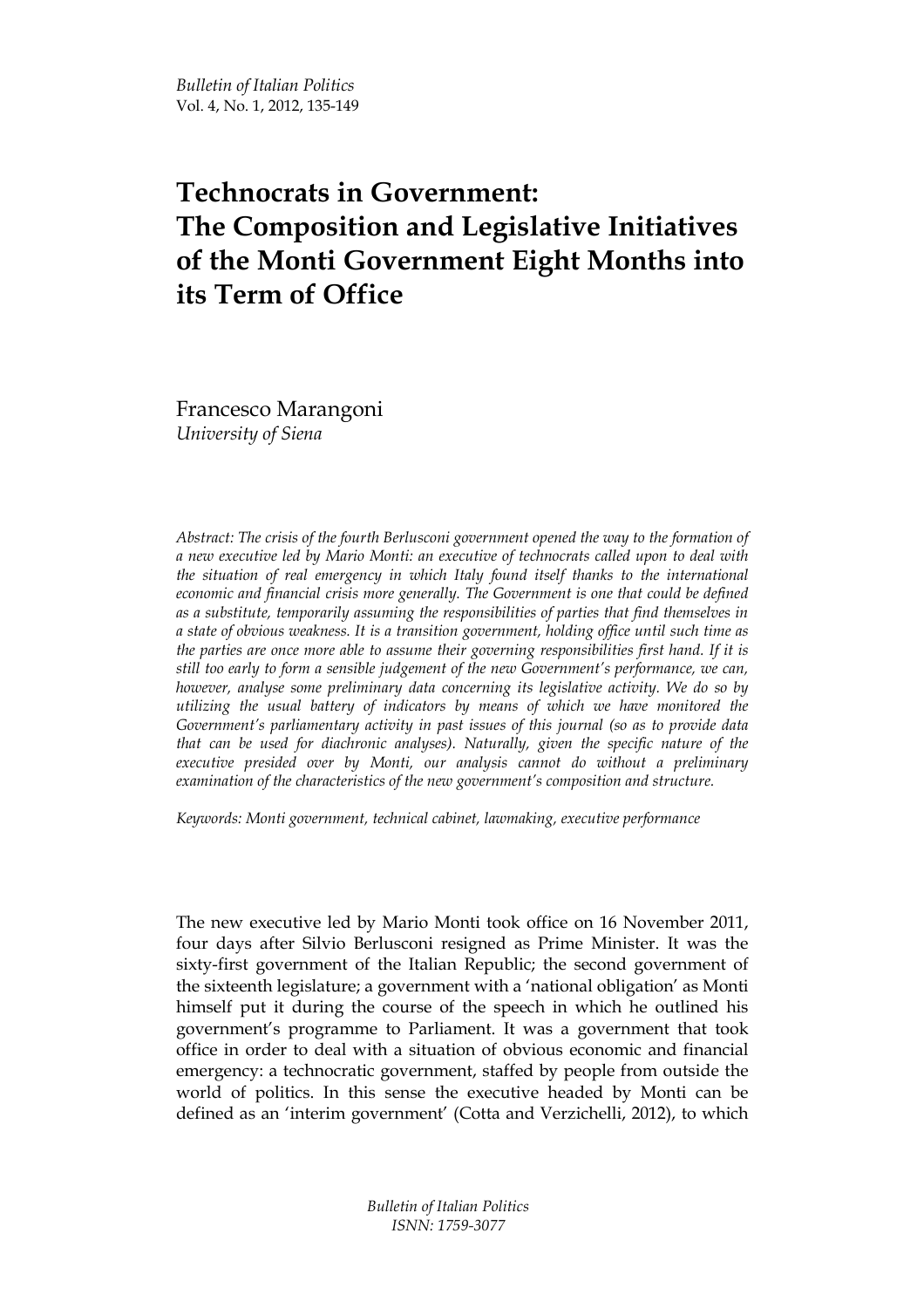political parties unable for various reasons to form a governing majority, have delegated some of their power until such time as they will be again able to assume their responsibilities directly.

Our usual survey of the Government's activity cannot, obviously, overlook this changed context meaning that we cannot do without an, at least brief, analysis of the characteristics and the structure of the new government. This takes up the first part of this article. Looking at the Government's legislative activity more directly, it is essential to analyse the strategies it adopted in seeking to govern through Parliament. This is the focus in the second part of the article.

## The Government: size, structure and personnel

Looking at its composition, we see that all members of the Monti government can be defined as outsiders (De Winter, 1991; Fabbrini, 2000): that is, they have never been members of Parliament, and neither were they spokespersons for any of the political parties when they were appointed as ministers. The same is true, with only two exceptions,<sup>1</sup> of the team of junior ministers and ministers' deputies.

The executive led by Monti, then, closely approximates the model of a pure technocratic government, the only other government to have done so in the last twenty-five years (in terms of the percentage of ministers and junior ministers drawn from outside Parliament) being the Dini government (from January 1995 to May 1996). The Dini government too, in fact, was composed of ministers and junior ministers that were not members of Parliament at the time of their nomination, almost all (about 97 percent) of them having not had any previous parliamentary experience (Figure 1).

Looking more closely at the backgrounds of the ministerial team chosen by Monti one is struck by the predominance of senior public or semi-public administrators and of experts (typically university professors) who, in most cases, took on ministerial responsibilities that reflected their specific areas of competence (Cotta and Verzichelli, 2012). More specifically, Monti's executive provided places for two private sector or semi-private sector managers (Gnudi, Passera); eight university professors (Balduzzi, Fornero, Giarda, Monti, Profumo, Ornaghi, Riccardi; Severino); eight grand commis (Barca, Catania, Moavero Milanesi, Patroni Griffi, Di Paola, Cancellieri, Terzi, Clini). It thus consisted of 18 ministers.<sup>2</sup> The junior ministers appointed at the start of the Government's mandate came to 25; ministers' deputies came to 3. Overall, then, the Government had 46 members. This was a decidedly lower number, as can be seen from Figure 2 (which shows the number of members of Italian governments over the last 25 years), as compared to the corresponding numbers for previous executives.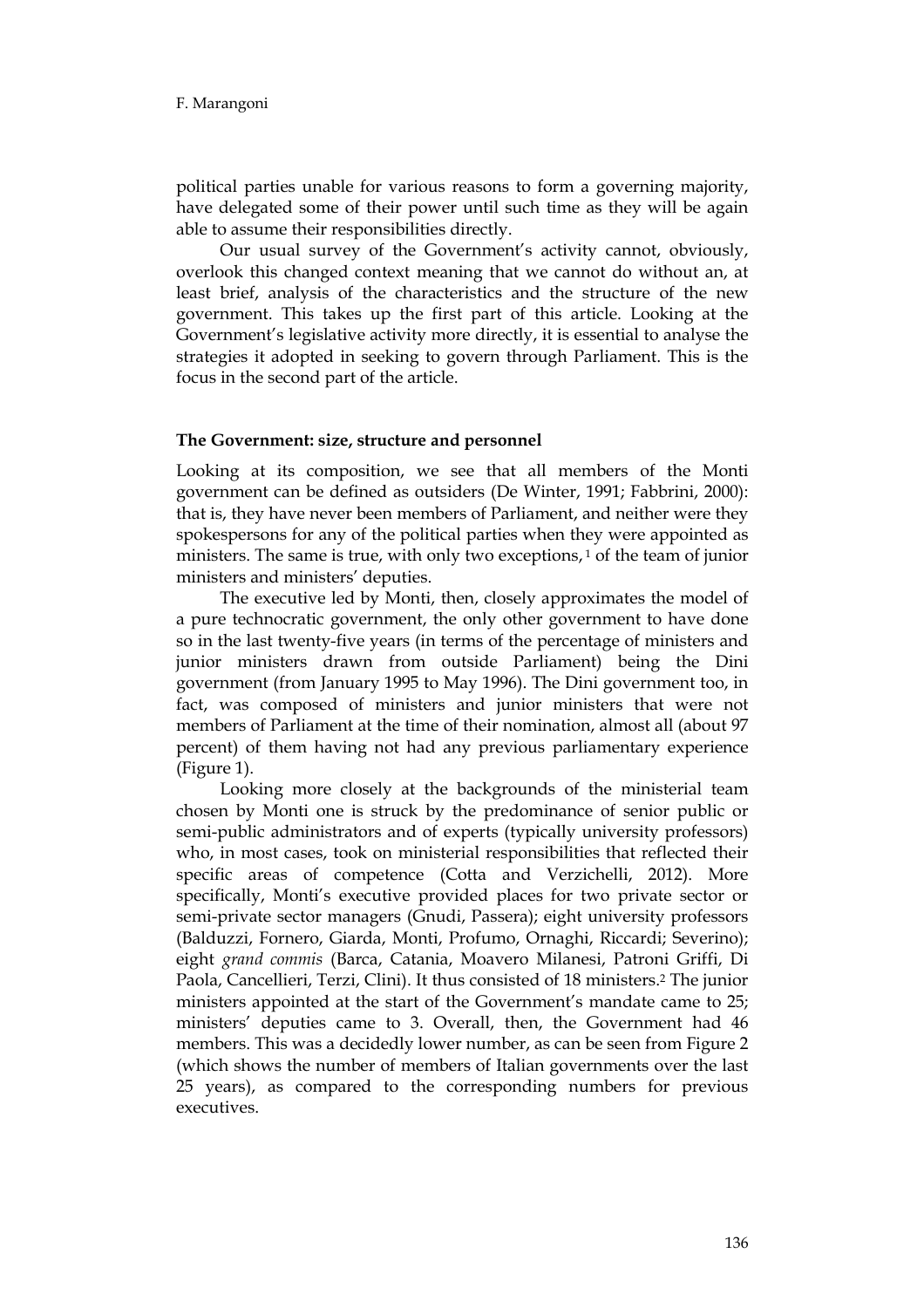Figure 1: Percentage of ministers and junior ministers in Italian governments without any parliamentary experience at the time of their appointment: 1987-2011



Source: CIRCaP, University of Siena

Figure 2: Size of governments (ministers, ministers' deputies and junior ministers): 1987-2011



Source: CIRCaP, University of Siena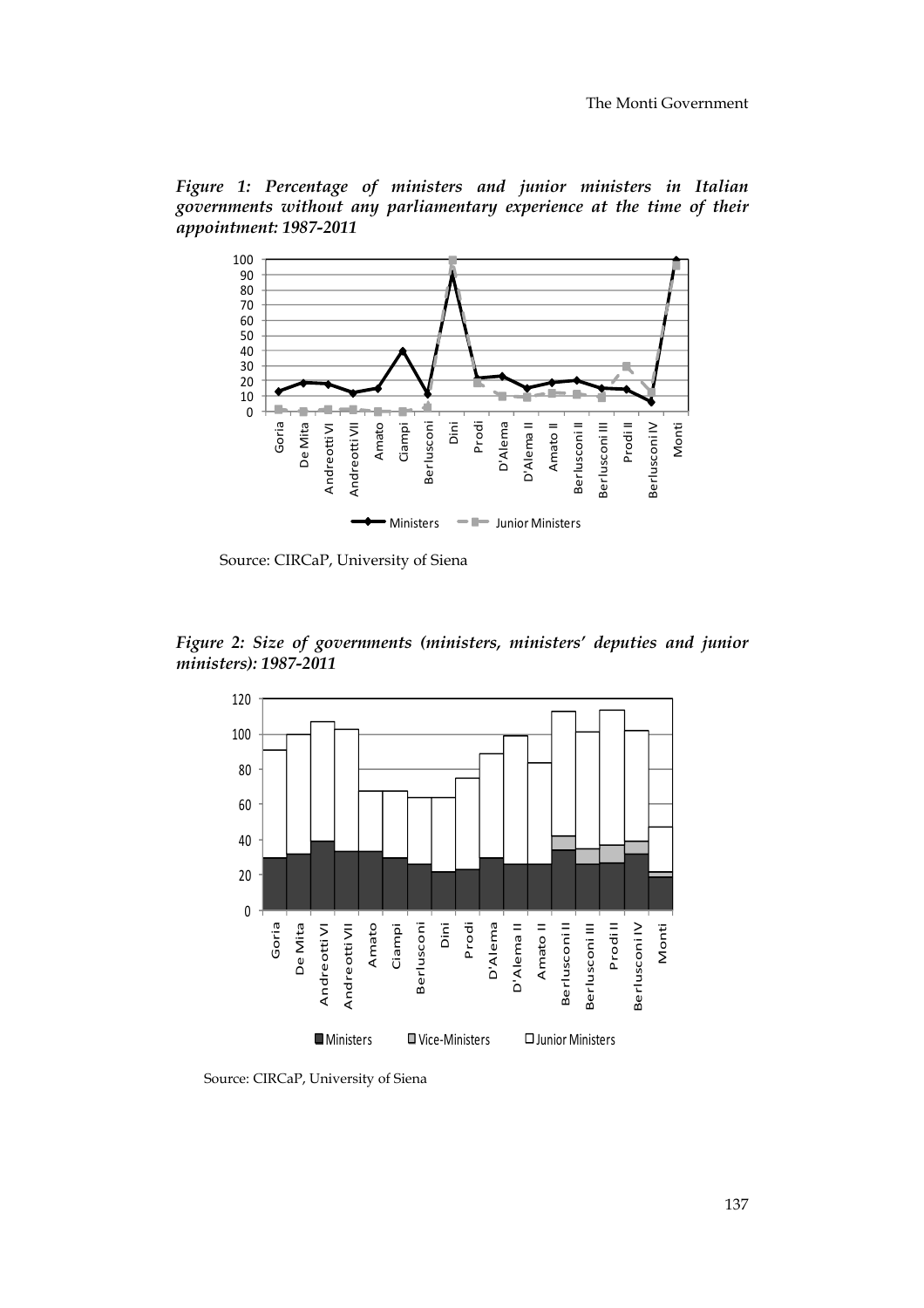#### F. Marangoni

Exceptional too is the size (as well as the composition) of the parliamentary coalition supporting the Monti government. As is well known, in fact, the executive enjoys the support of the two largest groups in Parliament, the Popolo della Libertà and the Partito Democratico, besides the support of most of the other groups, with the exception of the Lega Nord and Italia dei Valori, which had however voted in favour of the confidence motion giving life to the Government. Consequently, those voting in favour of the new executive came to 556 in the Chamber (equal to 88 percent of the membership) and 281 (over 89 percent of the membership) in the Senate. These were record numbers as can be seen clearly in Figure 3 which shows the votes in favour of new Italian governments, as percentages of the total memberships of the Chamber and the Senate, starting from the tenth legislature.3 The percentages supporting the Monti government were larger by far than those supporting the preceding governments, whether these were party governments, or the technocratic or semi-technocratic governments of the period from 1994 to 1996.<sup>4</sup>

Figure 3: Percentages of members of the Senate and Chamber of Deputies supporting new governments in inaugural motions of confidence 1987- 2011<sup>a</sup>



Note: a The percentages for the Chamber of Deputies also include abstentions

Source: CIRCaP, University of Siena

In the following sections we shift our attention from the structure of the Government to its activity. We therefore use the same battery of indicators already used to analyse the (legislative) activity of the preceding governments.5 Besides providing us with useful information concerning the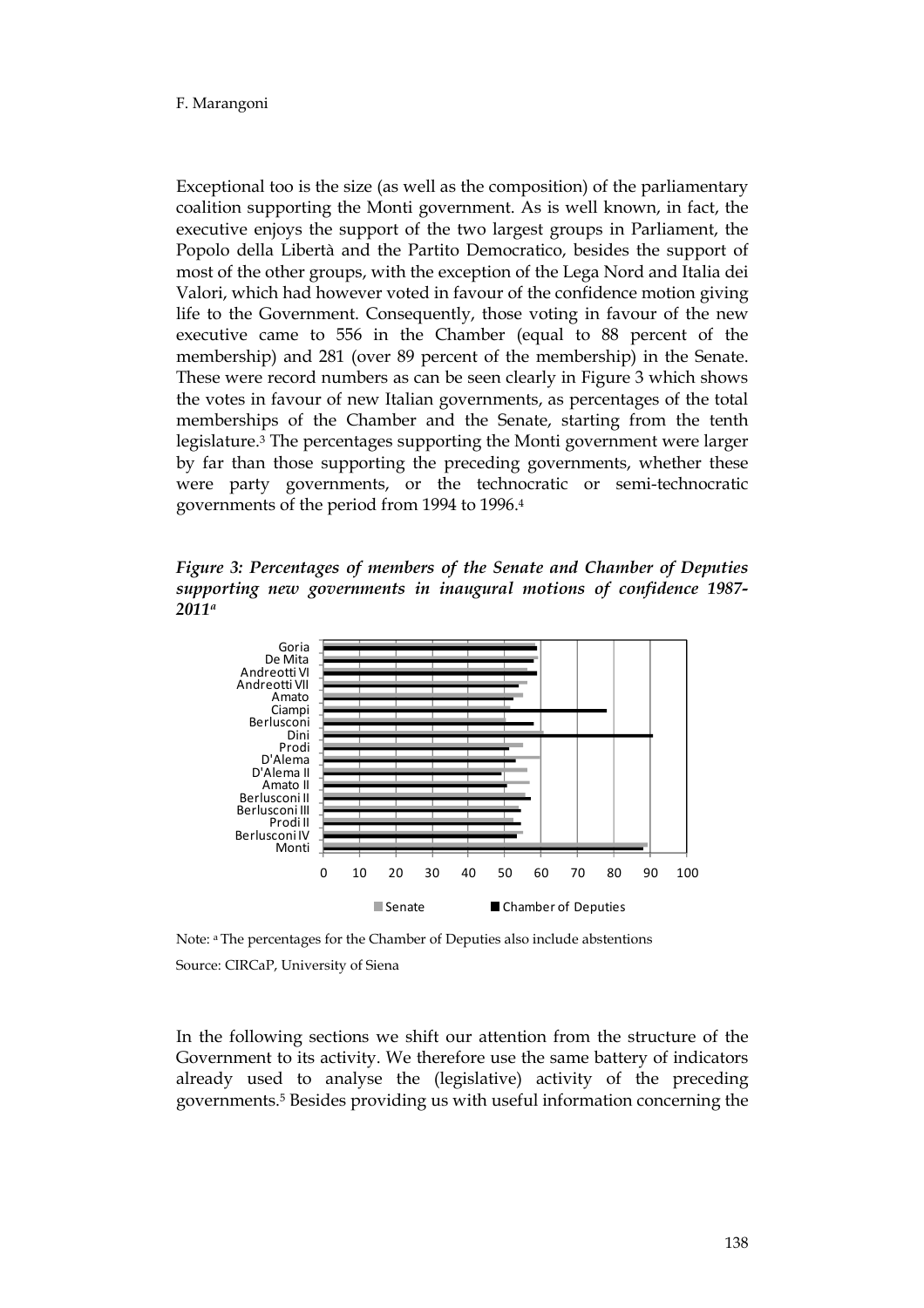legislative capacity of the Monti government eight months from the start of its term of office, this will also allow us to undertake some initial interesting comparisons between the activity of the current government and that of the governments preceding it in the course of the most recent legislatures. We start with the ability of the Government to set an agenda consisting of its own programmatic priorities.

## The Government's programme

The Monti government, it has been said, is an emergency government, one that took office with the specific task of managing and seeking to withstand the period of acute economic and financial crisis facing the country, and of finding a way of bringing down the colossal size of the public debt. Moreover, it was a government that was formed in the knowledge that the term of office head of it amounted at most to little more than a year and a half. The Government's agenda could not, therefore but be heavily conditioned by its purposes and its time horizon.

During the course of the speech outlining his programme to Parliament at the start of the debate on the confidence vote inaugurating his government, Monti identified the two primary objectives of his executive as: dealing with the emergency by assuring the sustainability of public finances, and implementing a plan for modernisation and growth. The Prime Minister then outlined the main strategies he had in mind for achieving these objectives: improvement in the public finances; implementation of the commitments given to the EU; reduction in the costs of maintaining elected bodies; rationalisation of the public administration; reform of welfare legislation; the fight against tax evasion; the taxation of property; the selling off of publicly-owned real estate; macro-economic policies to encourage growth; intervention in the labour market; microeconomic policies to encourage growth.

Naturally, it is not our intention here to enter into the merits or the appropriateness of such public policy objectives. We are, rather, interested in gauging the actual capacity of the executive to set for Parliament an agenda consisting of is own priorities – a capacity that could not be taken for granted (given the extreme heterogeneity of the coalition upon which the Government relied) but absolutely crucial (given the situation of urgency in which the government of technocrats was called upon to operate).

With this in mind, drawing upon a framework of analysis widely referred to in the literature (Royed, 1996; Moury and Timmermans, 2008; Moury, 2012) we will examine the Prime Minister's programmatic statement, breaking the text down into single items (grammatically complete sentences) and identifying those that emerge as concrete objectives to be reached (for example: 'proceed to amalgamate the agencies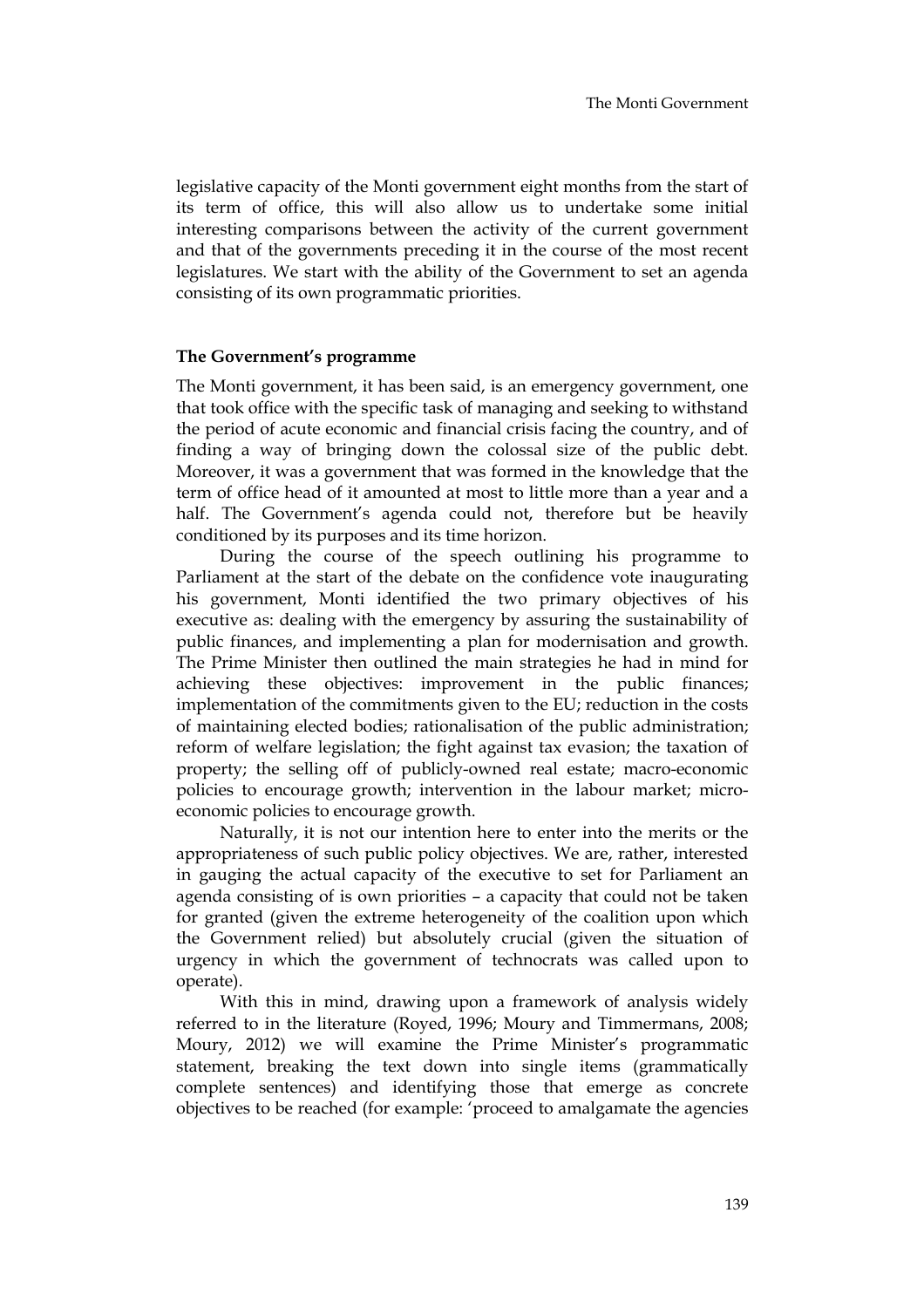of social security'), distinguishing them from those having a symbolic nature (for example 'the fight against crime') and those useful for developing themes of a general character (for example: 'Europe is living through a more difficult period than any it has gone through since the war').6 Textual analysis of Monti's programmatic statement thus returns 27 items classifiable as concrete commitments. Table 1 shows how they are distributed (absolutely and in percentage terms) among the ten policy areas listed above.

 The objective of rationalising the public administration is the most detailed one (having 5 commitments, amounting to over 18 percent of those set out), while the reform of welfare legislation (which was nevertheless to be one of the first and most important acts of the government) is the subject only of a generic reference, in the Prime Minister's statement, to the shortcomings and the inequality (in intergenerational terms) of the Italian pensions system. The reference is not one that appears like a straightforward programmatic commitment (at least according to our definition) however much it presaged the course of action the Government was shortly to take in the area of pensions.

Aside from its substance, comparison of Monti's programmatic statement with those of the prime ministers that preceded him shows that at least relatively, the current Prime Minister was better able to identify a series of objectives to be reached and to focus his inaugural speech in the Chamber and the Senate upon them. And in all probability this was due not to the existence of a more wide-ranging agreement among the various components of the governing coalition but rather to the greater room for manoeuvre Monti at least initially enjoyed with respect to the parties and their interlocking vetoes in his capacity as a technocratic prime minister called upon to deal with an emergency. Figure 4 therefore shows the 'programmatic density' of the inaugural speeches of Italian prime ministers in the course of the last four legislatures (beginning with the thirteenth). This we calculate, for the programmatic statements of each government, as the number of specific commitments identifiable for every 500 words.<sup>7</sup>

Programmatic density is equal to about 3.5 in the case of the Monti government: very much above the corresponding figures for the preceding governments. The point of comparison closest in time is the figure for the fourth Berlusconi government which does not rise above 2.37. Significantly lower is the index of programmatic density for the other governments that took office during the course of a legislature following the resignation of a previous executive: those led by D'Alema (October 1998 – April 2000)8 and Amato (April 2000 – June 2001): in both cases equal to about 1.4.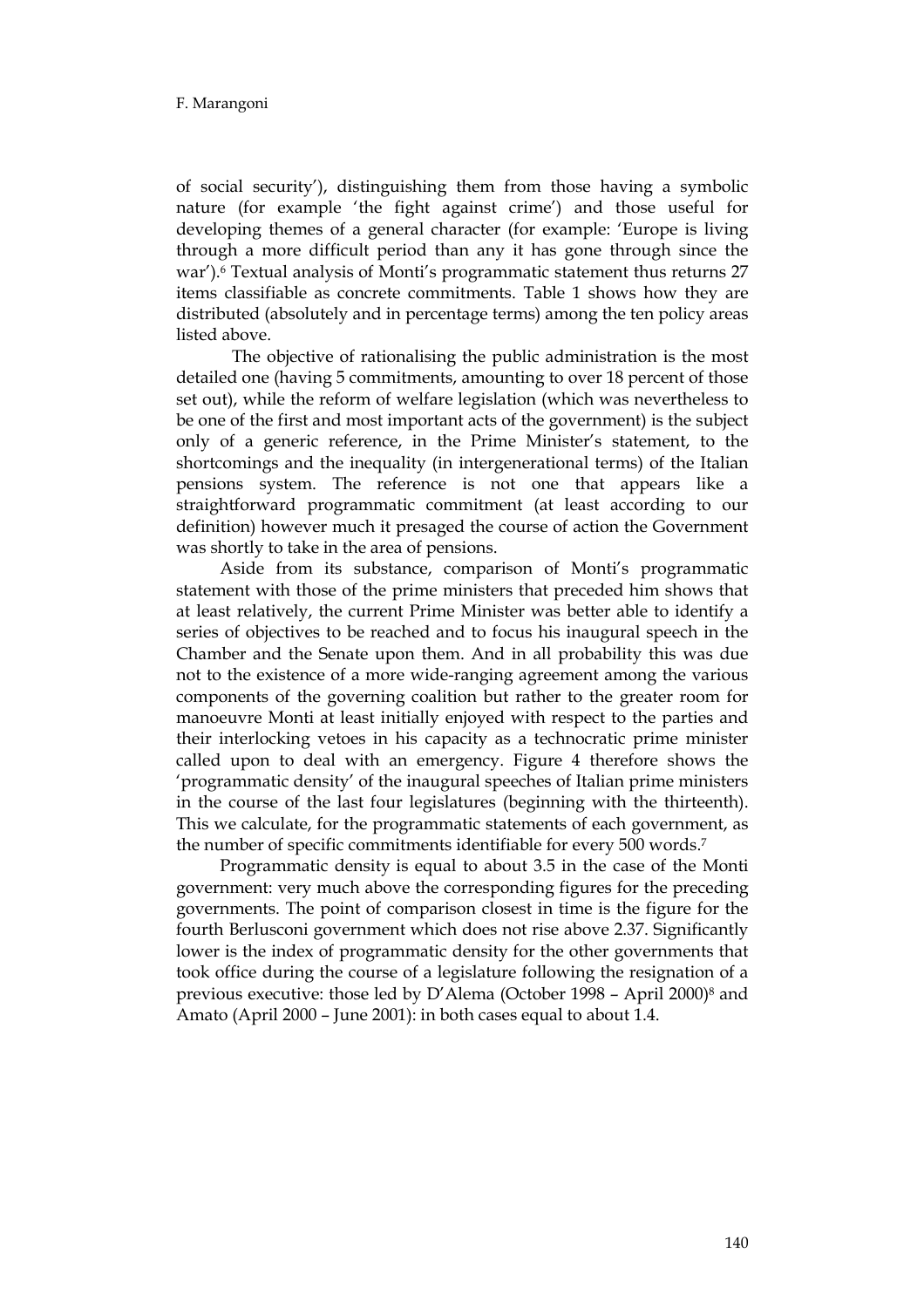| Area of intervention area                            | N. of         | real $\%$ |
|------------------------------------------------------|---------------|-----------|
|                                                      | pledges       |           |
| Improvement in the public finances                   | 2             | 7.41      |
| Implementation of the commitments given to the EU    | $\mathcal{D}$ | 7.41      |
| Reduction in the costs of maintaining elected bodies | 2             | 7.41      |
| Rationalisation of the public administration         | 5             | 18.52     |
| Reform of welfare legislation                        |               | 0.00      |
| The fight against tax evasion                        |               | 7.41      |
| The taxation of property                             |               | 3.70      |
| The selling off of publicly-owned real estate        |               | 7.41      |
| Macro-economic policies to encourage growth          | 3             | 11.11     |
| Intervention in the labour market                    | 4             | 14.81     |
| Micro-economic policies to encourage growth          | 4             | 14.81     |
| Total                                                | 27            | 100.00    |

Table 1: Government's programmatic pledges by areas of intervention

Source: CIRCaP, University of Siena

 Figure 4: "Programmatic density" of Italian PMs' inaugural speeches: 1996- 2011



Source: CIRCaP, University of Siena

## The Government's legislative activity

As usual, having discussed the composition of the Government and its programme, we now shift our attention to the executive's legislative initiatives during the first eight months of its term. It is worth repeating: here we are not concerned with the substance of the Government's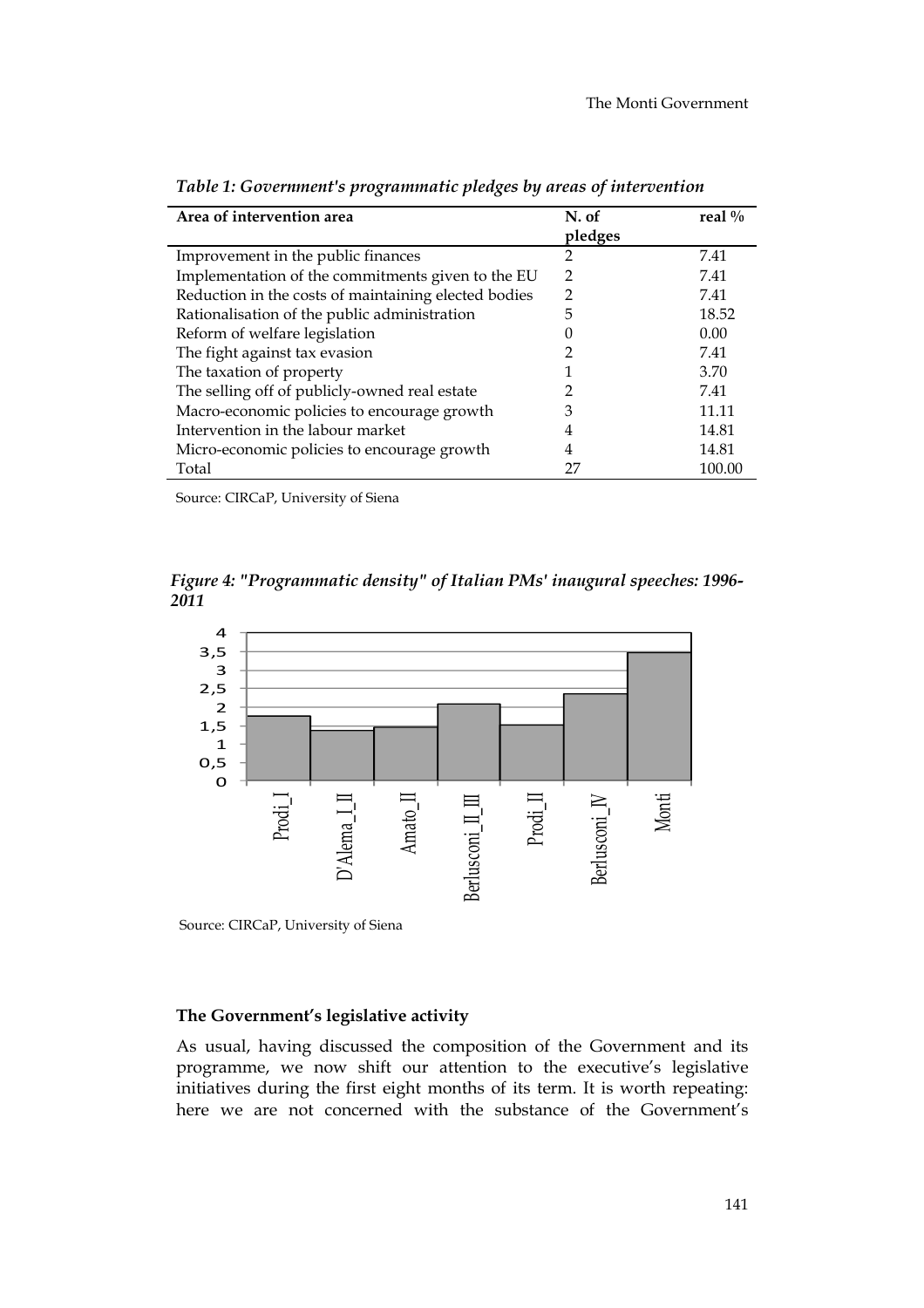legislative decisions, a mater that will have to be left to much more detailed analyses by students of public policy. Rather, we will focus on the quantity and the 'quality' of the measures introduced by the Cabinet in the Chamber and Senate; the procedures used by the Government in order to steer its initiatives through Parliament, and measures of the success of the initiatives in obtaining parliamentary approval.9 The analysis covers the period up until the end of June 2012. We begin with the number of legislative initiatives taken by the executive, which we can see in Table 2.

| Type of bill                             | N  | % of total |
|------------------------------------------|----|------------|
|                                          |    | bills      |
| <b>Bills</b>                             | 17 | 23.6       |
| Ordinary bills                           | 10 | 13.9       |
| Proposed laws of delegation              | 6  | 8.3        |
| Bills including proposals for delegation |    | 1.4        |
| Treaty ratifications                     | 31 | 43.1       |
| Decree laws                              | 24 | 33.3       |
| Total                                    | 72 | 100        |

Table 2: Bills passed by the Cabinet

Source: CIRCaP (as at 28 June 2012)

During the course of the 36 meetings held between 16 November 2011 and 28 June 2012, the Cabinet approved and sent to Parliament a total of 72 bills. It can be seen that emergency decree-making constituted a significant portion of the total, accounting for over 33 percent of the bills sponsored by the Government. The largest proportion (accounting for more than 43 percent), however, is accounted for by the 31 bills ratifying international treaties and agreements. These are often little more than formal acts, perhaps significant in some cases, but generally without much immediate impact in terms of public policies. They are therefore ones that we exclude from the subsequent analysis. Thus, leaving treaty ratifications to one side, as we can see from Figure 5, emergency decrees as a proportion of the remaining 41 initiatives rise to 58.5 percent.

An 'emergency' government, one that took office to deal quickly with problems regarded by many (not least the European institutions) as pressing, the executive headed by Monti showed a marked tendency to seek to pilot its initiatives through Parliament by means of emergency measures such as decree laws. It is difficult to tell however to what extent this represents an anomaly with respect to the strategies traditionally adopted by governments. Indeed, it is sufficient to note, again taking a point of reference close in time, that emergency decrees as a percentage of the total number of initiatives (excluding treaty ratifications) of the fourth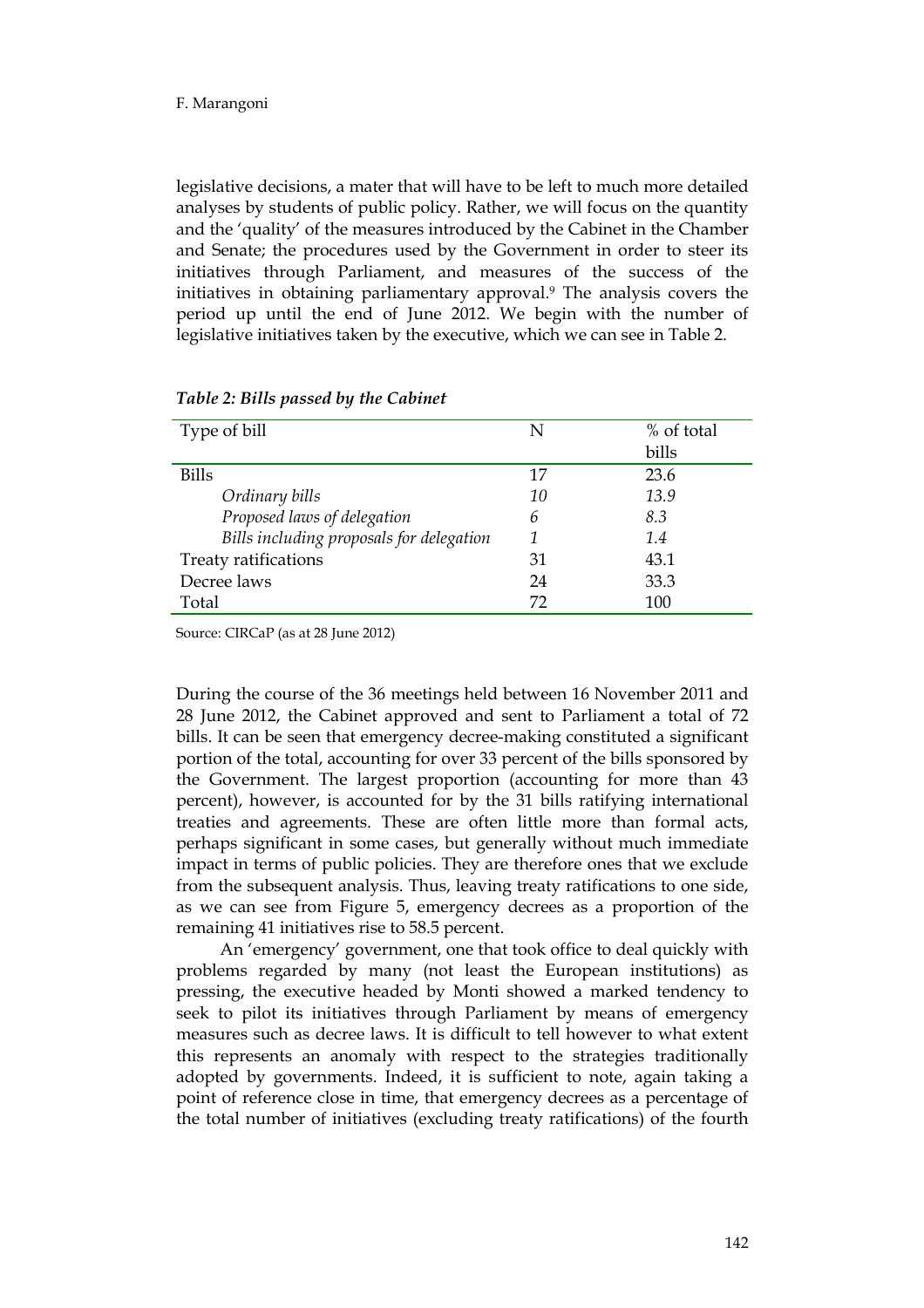Berlusconi government at the end of the first eight months of its term came to more than 54 percent.10 About 24 percent of the initiatives of the Monti government (excluding treaty ratifications) consists of ordinary law proposals. Six (accounting for 14.6 percent) are proposed laws of delegation to which must be added one bill containing clauses delegating the regulation of certain matters to the passage of government directives.

Figure 5: Percentage distribution of the Government's legislative initiatives by type of measure (excluding treaty ratifications)



Source: CIRCaP (as at 28 July 2012)

#### The authors of government initiatives

The predominance of emergency decrees indicates that the law-making style pursued by the Monti government has been one strongly coordinated from the centre of the executive. In the Italian legal system, in fact, emergency decrees must always carry the signature of the Prime Minister. This means, given the large number of decrees presented, that the various departments of the Prime Minister's office have, at least formally, contributed to the drafting of a large proportion of the measures adopted by the Government. If we then take account of the fact that Monti himself is not only Prime Minister but also has the responsibilities of the crucial minister for the Economy, it transpires that the current chief executive been responsible for initiating (alone or together with other ministers) no fewer than 78 percent of the bills presented by the Cabinet to Parliament (excluding treaty ratifications).

Figure 6 completes the picture by showing the percentage of government proposals signed or co-signed by each minister. Aside from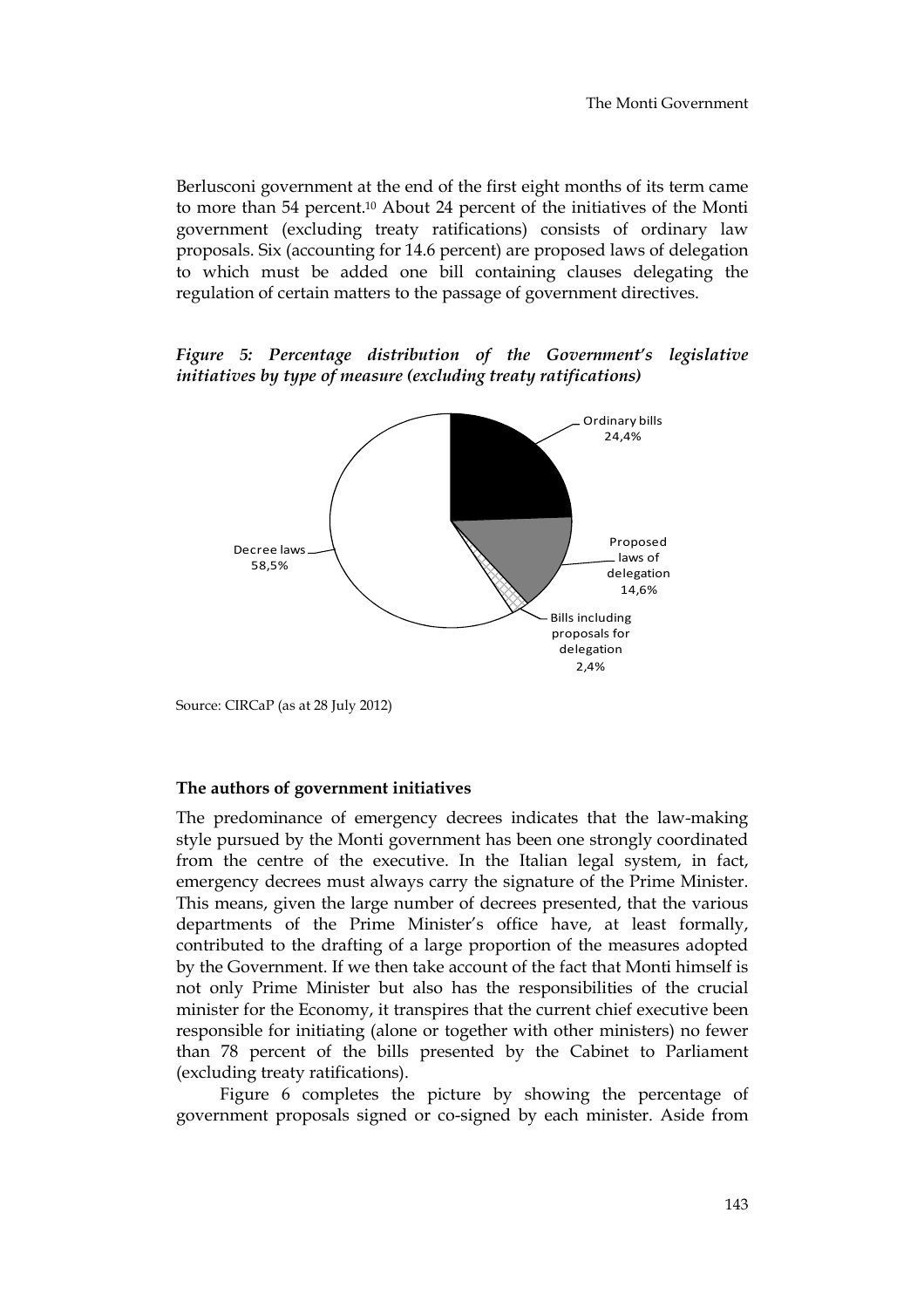#### F. Marangoni

the Prime Minister, whose signature as we have seen appears on most of the initiatives sponsored by the Government, relatively high levels of involvement are recorded for the minister for Economic Development and Infrastructure (17.1 percent), and for the minister of Justice (12.2 percent). The ministers for Foreign Affairs and the Interior have a slightly lower proportion, at 10 percent. The ministers of Defence and of Labour both sign just over 7 percent of the Government's proposals. The other ministers are on proportions below 5 percent.

Figure 6: Percentage of bills sponsored (or co-sponsored) by each ministry ratifications excluded



Source: CIRCaP (as at 28 June 2012)

#### Legislative initiatives and the Government's programme

Thus far we have measured the number of government initiatives. We have considered their authors and the procedures the Government has chosen to adopt in presenting them to Parliament. We can now pose a different question: What kinds of initiative has the Government been able to take?

As we have repeatedly mentioned, we are not concerned to analyse or judge the merits of each of the Government's legislative measures. Rather, independently of their substantive quality, our aim is to explore the relationship between the initiatives actually taken by the executive, on the one hand, and the Government's programme, discussed above, on the other. As usual, then, the indicator we use is the programmatic nature of the Government's legislative proposals. That is, we classify as programmatic such legislative initiatives of the executive as those designed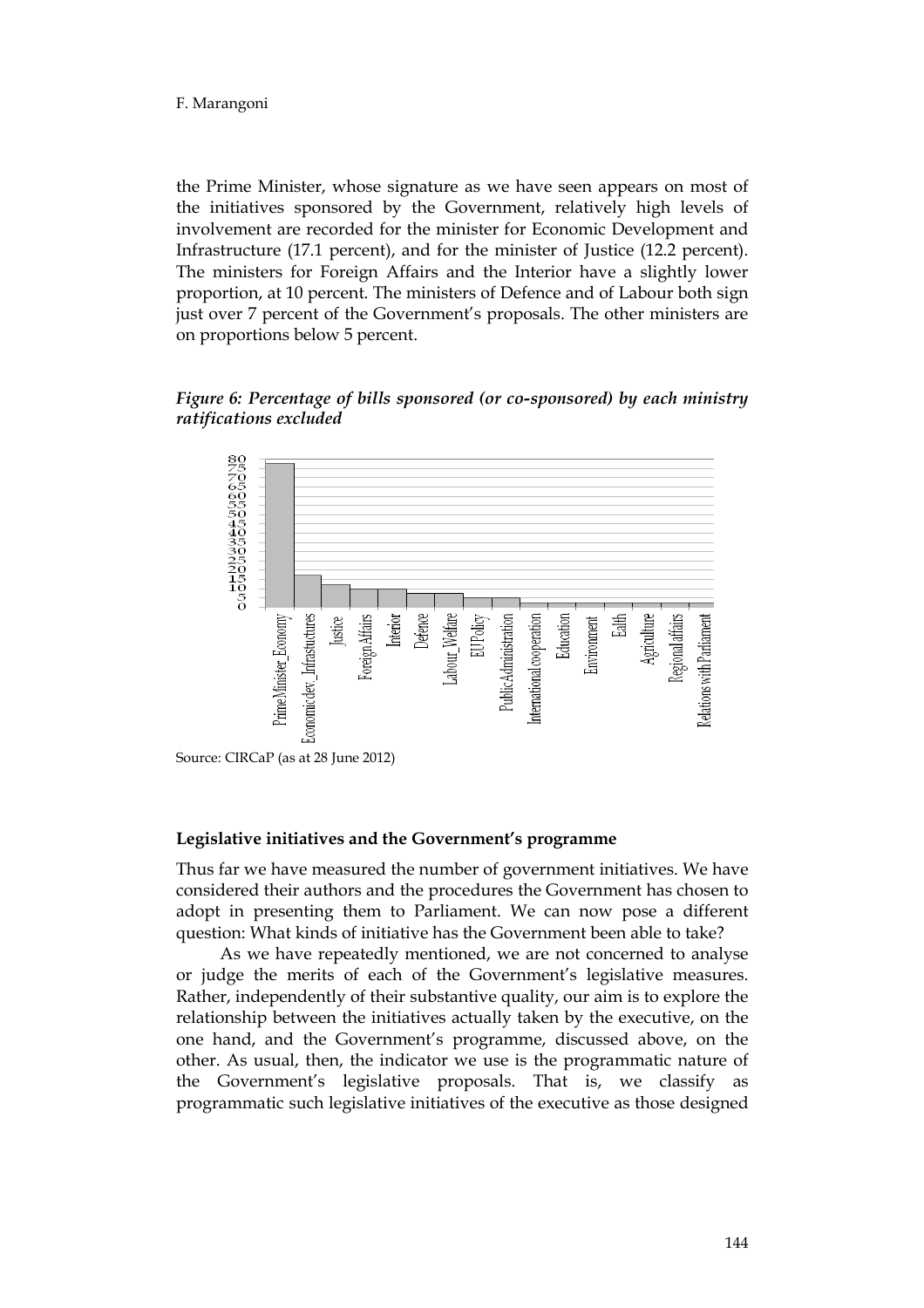to give effect (wholly or in part) to public-policy objectives contained in the programmatic statement of the Government (or rather of the Prime Minister).

It is worth being precise and dwelling on this point. Operationally, what we do is to compare, in terms of key words, the titles of government proposals (besides the actual text in cases where the title is less than clear or is unrevealing) and the substance of the programmatic statement made by the Prime Minister to Parliament. For each government initiative, therefore, we are able to reveal the existence, or otherwise, of a connection with at least one of the commitments and (actual) objectives which analysis of the statements themselves has allowed us to identify.11 From Table 3 we can see that, excluding ratifications, about 44 percent of the initiatives taken by the Monti government have been programmatic in nature.

Table 3: Percentage of government legislative initiatives linked to programmatic objectives (excluding treaty ratifications)

| Type of initiative            | N  | $\%$ |
|-------------------------------|----|------|
| <b>Bills</b>                  | 6  | 35.3 |
| Ordinary bills                | 3  | 30.0 |
| Proposed laws of delegation   |    | 33.3 |
| Bills including proposals for |    | 100  |
| delegation                    |    |      |
| Decree laws                   | 12 | 50   |
| Total                         |    | 43,9 |

Source: CIRCaP, University of Siena

Disaggregated by type of initiative the data then reveal that decree laws and proposed laws of delegation (at 50 and 33 percent respectively) have more often been of a programmatic nature than have ordinary bills (at 30 percent). Overall, about 78 percent of the 18 initiatives we have classified as programmatic are made up of urgent measures or measures delegating powers to the Government. The percentage rises to over 83 if we include among the 'extraordinary' measures the further bill containing clauses delegating the regulation of certain matters to the passage of government directives.

We thus find confirmation of the view that, with very little time available, and forced to rely on a majority that was certainly large but anything but homogeneous, the executive led by Monti wanted to 'centralise' legislative decision-making (the timing and the substance of which it attempted to regiment through the use of emergency decrees and proposals for the delegation of powers to the Government) – especially decision-making on the most important measures and those associated with the programmatic objectives it had set itself.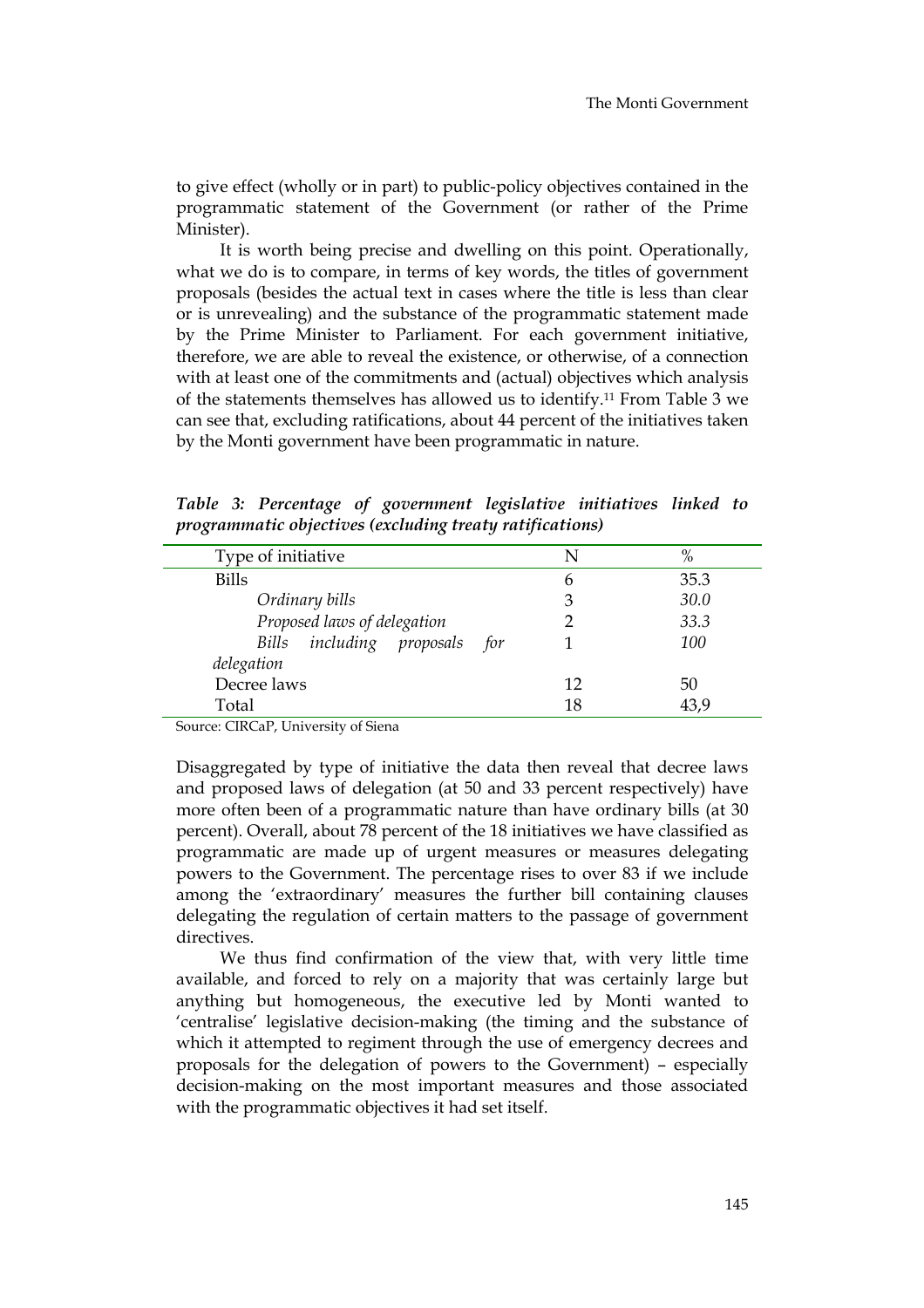## Rates of success of government proposals in Parliament

How many of the Government's proposals had, then, become law at the end of the first eight months of the Government's term? The percentage is not large and not as large as one might have expected given the nature of the Government and the need, recognised in many quarters, for it to 'act effectively and to act quickly'. The rate of success has certainly been affected by the large number of emergency decrees still in the process of being converted into ordinary law as we write, and which, however, suggests that the Government has had some difficulties in overcoming (in a small amount of time) the resistance (if not the interlocking vetoes) of a heterogeneous parliamentary majority.

| Type of initiative            | N  | %    |
|-------------------------------|----|------|
| <b>Bills</b>                  |    | 11.8 |
| Ordinary bills                |    | 10.0 |
| Proposed laws of delegation   |    |      |
| Bills including proposals for |    | 100  |
| delegation                    |    |      |
| Decree laws                   | 12 | 50   |
| Total                         | 14 | 34.1 |

Table 4: Rate of success of government initiatives by type of initiative ratifications excluded

Source: CIRCaP (as at 28 July 2012)

It is not very surprising, then, that the executive often made parliamentary approval of its proposals matters of confidence, especially those which (at least in the Government's view) were the most urgent and important. In fact nine of the Monti government's initiatives were made questions of confidence. But the confidence votes demanded by the Government in connection with these nine measures amounted to fully 2312 – revealing that the executive wanted to oversee (and to minimise the length of) the process of approval of certain initiatives by having recourse to votes of confidence at every turn in both chambers of Parliament.<sup>13</sup>

## Concluding remarks

Technocrats have once again been called upon to deal with a situation of grave economic and financial crisis. An ad interim government, Monti's executive demonstrates that the crisis is also (and perhaps especially)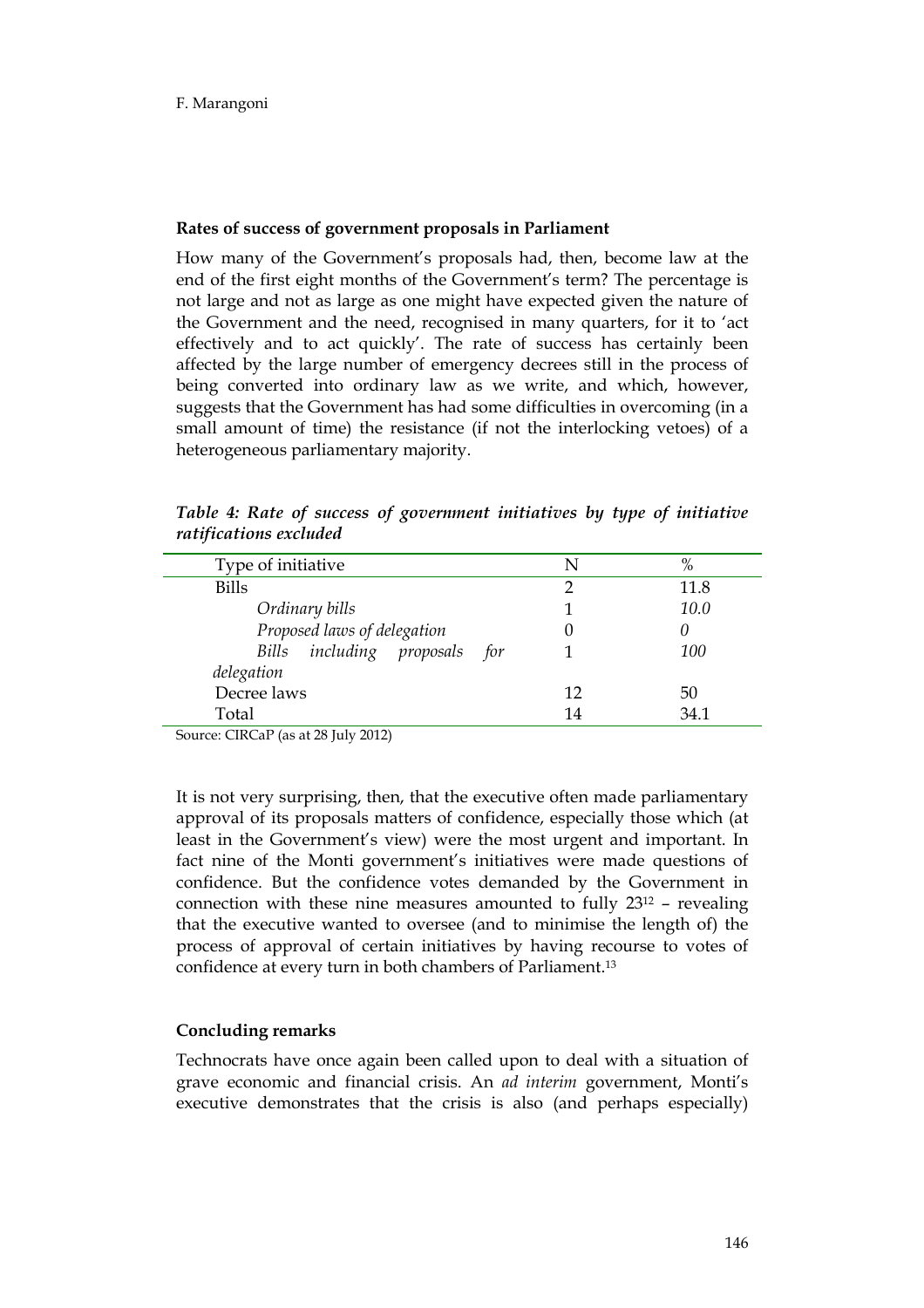political given the state of weakness in which Italy's political parties currently find themselves – a state of weakness of which the composition of the executive itself (which, as we have seen is wholly (or almost) without party representatives) is perhaps the most eloquent testimony.

Time, or rather the few months that remain before the next elections, will tell us whether, and if so the extent to which, Italy's parties are capable of reorganising themselves and offering to the voters, credible governing alternatives – just as time will tell whether and if so the extent to which the Monti government is able to meet the expectations that accompanied (and brought about) its formation. What is certain, as we have been able to show from the analysis of the programmatic statement made by Monti to Parliament, is that the Government has an extremely full agenda of commitments despite the strict limits on the amount of time available to it. The Government's 'haste' has thus been reflected in legislative activity that can certainly not be regarded as ordinary bearing in mind that almost six government initiatives out of ten (excluding bills to ratify international agreements and treaties) have been presented to Parliament in the form of emergency decrees. The Government has thus shown a desire to 'force' Parliament to approve quickly the measures it has adopted, in the awareness, perhaps, that notwithstanding its extraordinary size, the heterogeneous majority that keeps it in office is in no sense able to guarantee such an outcome. In this connection, we have seen that the executive has not confined itself to the presentation of emergency decrees but has very often had recourse to votes of confidence and has done so in a strategic way, in order to give ironclad protection to a specific 'package' of important measures.

How appropriate and effective these same measures have been are questions that, once again, will be answered in the months and years to come by analyses that will necessarily have to be more specifically focused and more incisive than it is possible to be in an overview of the kind offered here.

Translated by James L. Newell

#### **Notes**

1 One of the exceptions concerns the undersecretary at the ministry for Relations with Parliament, Giampaolo D'Andrea, who had been a member of the Chamber of Deputies during the course of the eleventh legislature and of the Senate during the fourteenth legislature, and an undersecretary in the first Prodi government and in Massimo D'Alema's government. The case of the junior Defence minister, Gianluigi Magri, is another partial exception. He had been an undersecretary during the Berlusconi government, and in particular he has clear political affiliations having been an activist, first within the ranks of the Christian Democrats, and then in the Unione di Centro (in which capacity he was a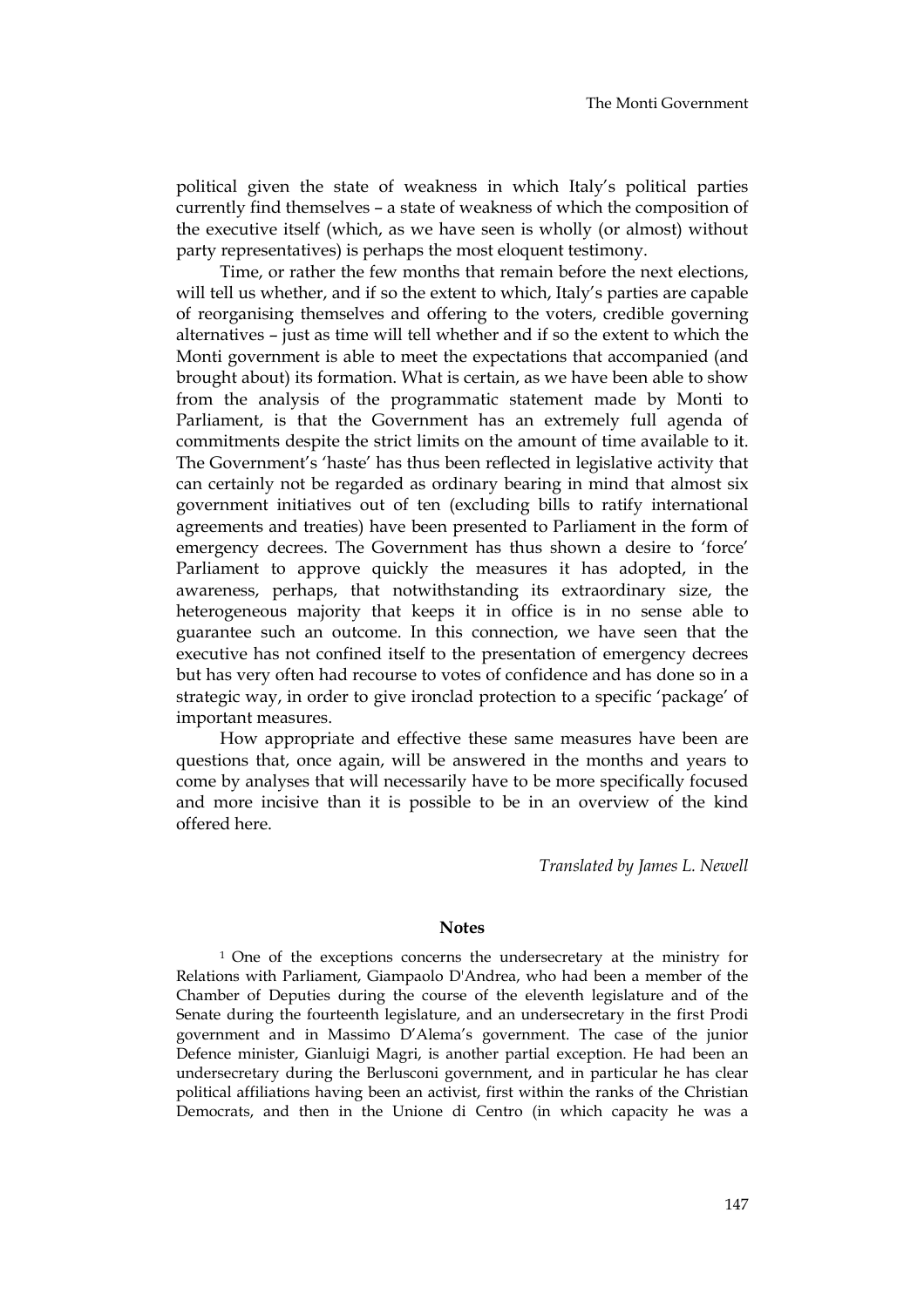provincial secretary in Bologna besides being a member of the Bologna city council).

2 The ministers with portfolio come to 13, including the Prime Minister, as some have more than one office. More specifically, Monti is also minister for the Economy; Corrado Passera is minister both for Infrastructure and for Economic Development. The ministers without portfolio come to 6 in total.

3 In the case of the Chamber of Deputies, abstentions are considered as votes in favour. The Chamber's standing orders stipulate that abstentions count for the purposes of establishing whether the assembly is quorate but not for the purposes of determining whether the required percentage voting in favour has been reached. Abstentions thus have the effect of lowering the majority threshold that must be reached in order for motions of confidence to be approved (they have the de facto effect of a vote in favour). In the Senate, by contrast, abstentions do count for the purposes of determining whether the threshold has been reached thus raising the number of votes necessary for a positive outcome (they cannot therefore be counted as votes in favour).

4 In Figure 3 we can see that the Dini government itself obtained the support or abstention of about 90 percent of the deputies (those in favour of the confidence motion had however been just 302, equal to 48 percent of the members of the Chamber, while the number of deputies that abstained had been 270, or about 43 percent) as compared to just over 60 percent of the senators. The Ciampi government, on the other hand, had obtained 491 votes in the Chamber (309 in favour with 182 abstentions) equal to 78 percent of the deputies, and 162 votes in favour in the Senate, equal to just over 51 percent of the membership.

5 See the previous issues of this journal, and the various editions of the Report on the activities of the Italian government edited by the Centre for the Study of Political Change (CIRCaP) at the University of Siena (www.circap.unisi.it)

6 In reality the literature often distinguishes between 'actual defined' commitments (whose realisation is empirically verifiable; for example 'A gradual and progressive reduction of the tax burden to below 40 percent) and 'actual undefined' commitments (concrete promises, but which do not have verifiable implementation criteria; for example: 'the testing of new incentives for privatecompany investments'). Here we do not make this distinction which, though useful when analysing programmatic documents (such as coalition agreements), seems less appropriate in the case of oral statements (which by their very nature are less detailed and precise).

7 This kind of normalisation of the number of commitments is necessary when analysing documents of varying lengths.

8 Note that we are considering as if it were a single executive, the first and second D'Alema governments, which followed on from one another during the course of the thirteenth legislature (the programmatic statement analysed here is the one made by D'Alema in October 1998).

9 We have again used the database concerning government activities hosted by CIRCaP at the University of Siena.

<sup>10</sup> Emergency decrees passed by the second Prodi government eight months into its term played a smaller role, amounting to just over 32 percent of the total number of government initiatives.

<sup>11</sup> We cannot go further than this. In other words, we can establish the existence of a connection but not how strong it is. In and of itself, the fact that a